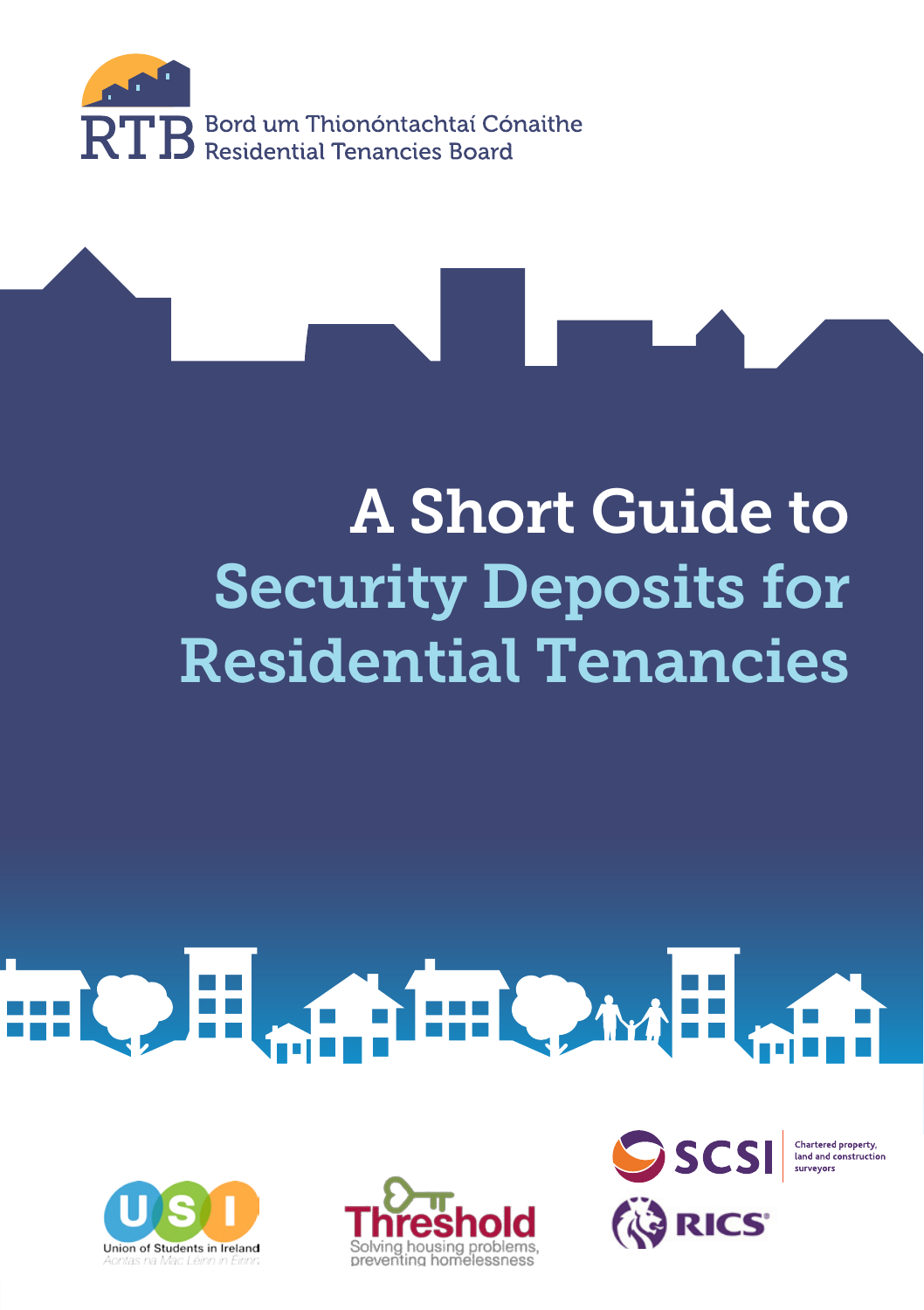#### What is the Residential Tenancies Board?

The Residential Tenancies Board (RTB) is a public body set up to support and develop a well-functioning rental housing sector. Our remit extends to both the Approved Housing Body sector and the private rental sector. Our role is to regulate the rental sector, provide information to inform policy, maintain a national register of tenancies; resolve disputes between landlords and tenants and provide information to the public.

#### What do we do?

#### INFORMATION, RESEARCH AND EDUCATION

We provide high-quality information and assistance to the public, tenants and landlords on their rights and responsibilities, in terms both of living and providing accommodation in the rental sector. We also provide accurate and authoritative data on the rental sector, such as the Rent Index, which allows us to monitor trends in the rental sector, but also allows individuals to check and compare rents in particular locations.

#### REGISTRATIONS

All private residential landlords and Approved Housing Bodies, who are not-for-profit housing providers, often referred to as Housing Associations, must register their tenancies. A public register of tenancies is available on our website. The registration of tenancies enables us to collect important data on the sector. It is also a key part of regulating and supporting the sector and ensuring that landlords and tenants are aware of their rights and responsibilities.



#### DISPUTE RESOLUTION

Since 2004, we have replaced the courts in dealing with the majority of disputes between landlords and tenants through our Dispute Resolution Service. This service offers a choice of resolution types to parties – mediation or adjudication.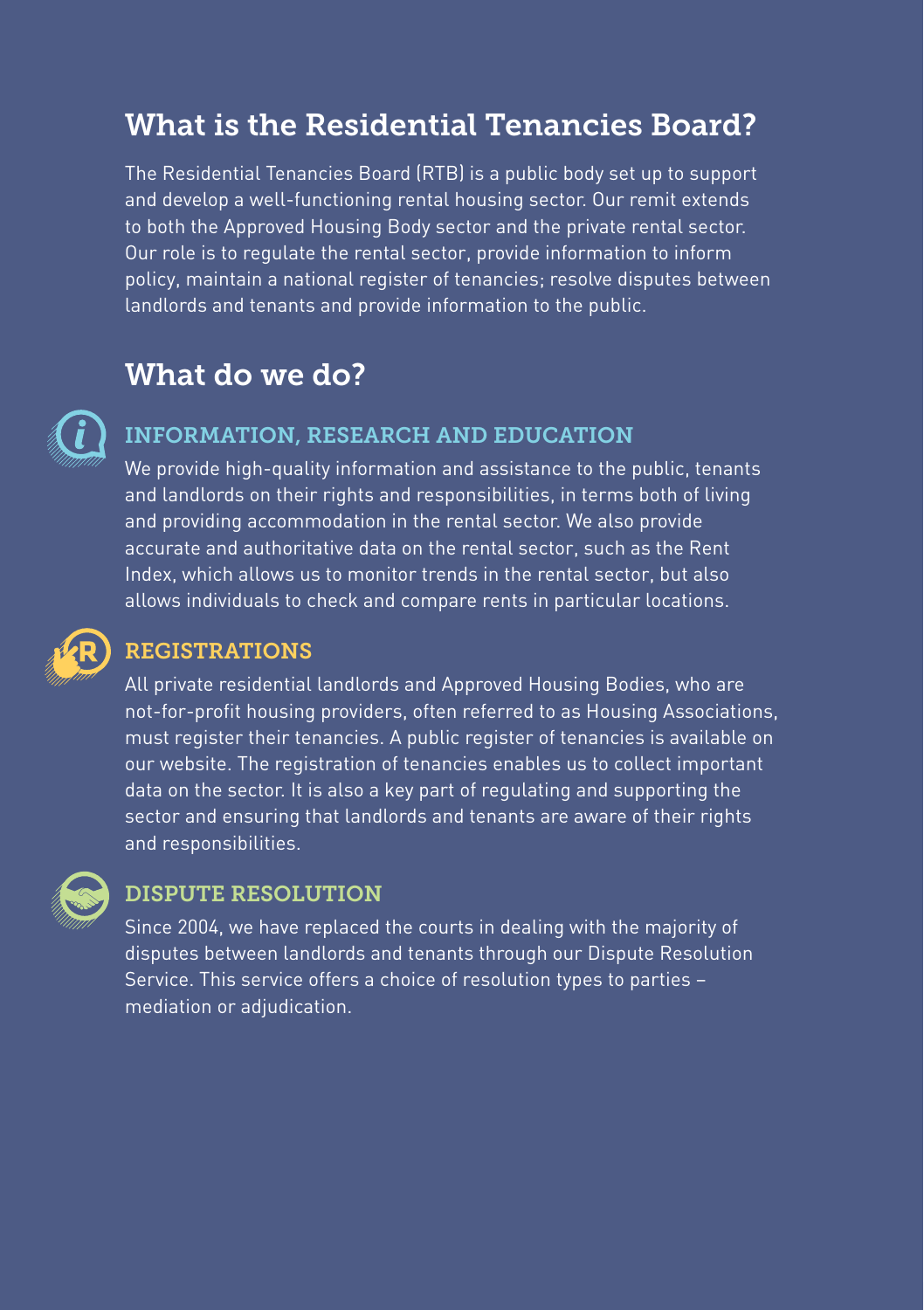### What is a security deposit?

A security deposit is a sum of money that is paid by a person to the landlord before a tenancy commences. This deposit is held by the landlord and is returned at the end of the tenancy to the tenant, once no violations of the agreement have occurred.

## How much is a deposit?

There are no legal guidelines as to how much of a deposit a landlord may request, however the normal practice is that one months rent is paid as a security deposit.

## When should a security deposit be paid?

A tenant will normally pay a deposit as part of agreeing to rent a property. It is recommended that a person only pays a deposit when they are happy with the property and the terms and conditions of the letting and are clear on everyone's rights and responsibilities. It is recommended that a tenant should avoid paying a deposit in cash and always get a receipt.

#### Who holds the security deposit?

At the outset of the tenancy it should be clear who is holding the security deposit and who will be responsible to return it at the end of the tenancy. Contact details of the person or agent retaining the deposit should also be obtained at the outset of the tenancy.

In a situation where an agent is leasing the property on behalf of the landlord, the deposit is normally handed over to the agent. This deposit is paid over to the landlord by the agent once the tenancy commences.

$$
\mathbf{H} \mathbf{Q} \mathbf{M} = \mathbf{M} \mathbf{M} \mathbf{M} \mathbf{M} \mathbf{M}
$$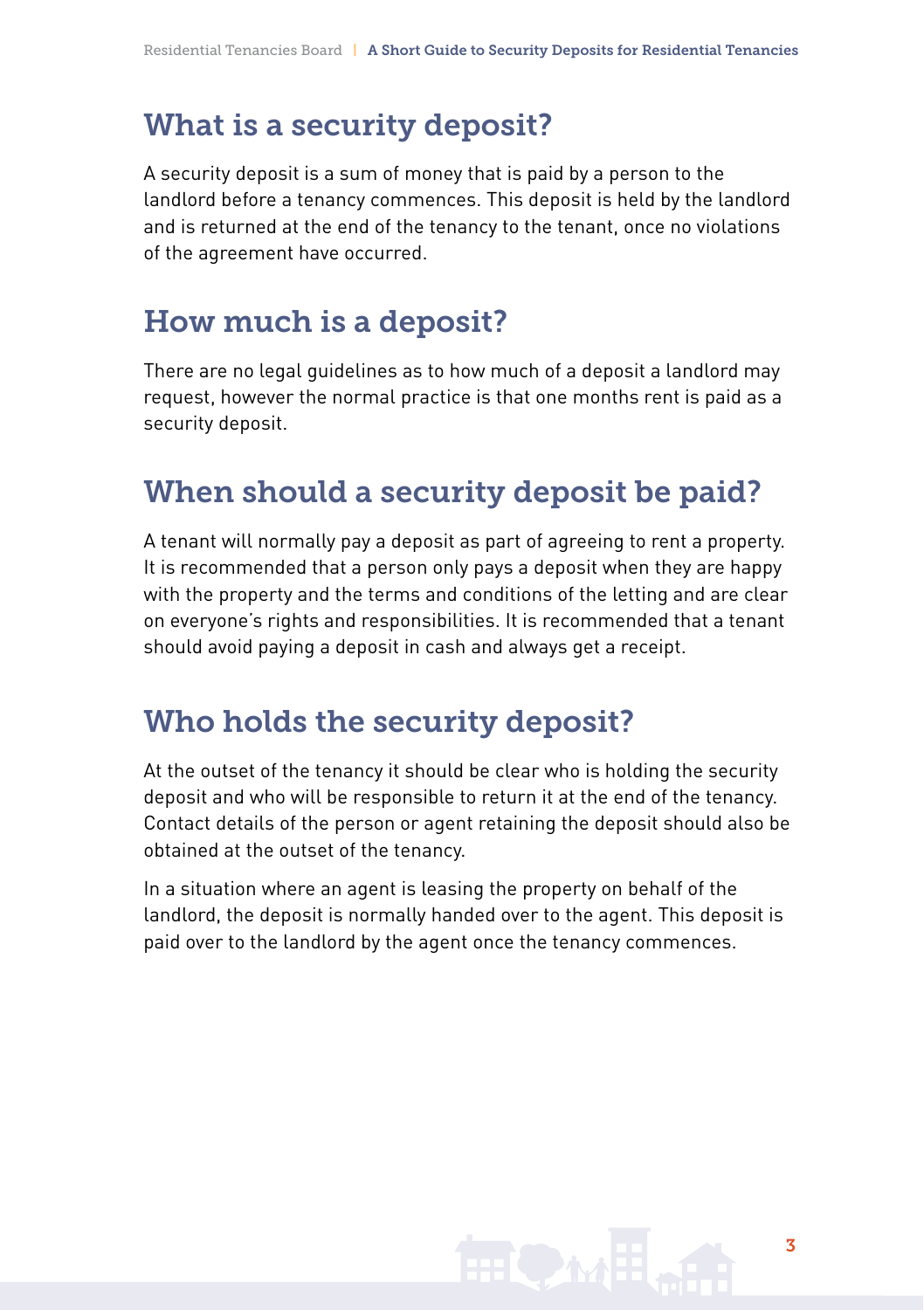#### When should I expect my deposit to be returned?

A security deposit should be returned once the tenancy ends and the lease agreement has been honoured. The deposit does not have to be returned to the tenant on the day they leave the accommodation. The landlord must return the deposit promptly, however this is not defined. It should allow enough time for inspections, and any repairs/cleaning to be carried out.

#### Reasons why a security deposit may be withheld

By law, a deposit is considered the tenant's but the landlord can establish a right to keep the deposit in certain circumstances.

**Rent Arrears**

If at the end of the tenancy, there is rent outstanding, the landlord may legitimately retain part or all of the deposit to cover the arrears.

#### **Damage to the property above normal wear and tear**

Deductions may be made or the deposit retained in full, if there has been damage above normal wear and tear to the property.

Examples of these damages could be;

- A broken window.
- Holes in the wall.
- Leaving litter or personal items in the property.
- Leaving the property in a unhygienic or unsafe condition.
- Not returning the property in a clean manner.
- $\blacktriangleright$  Items broken or missing from the inventory.

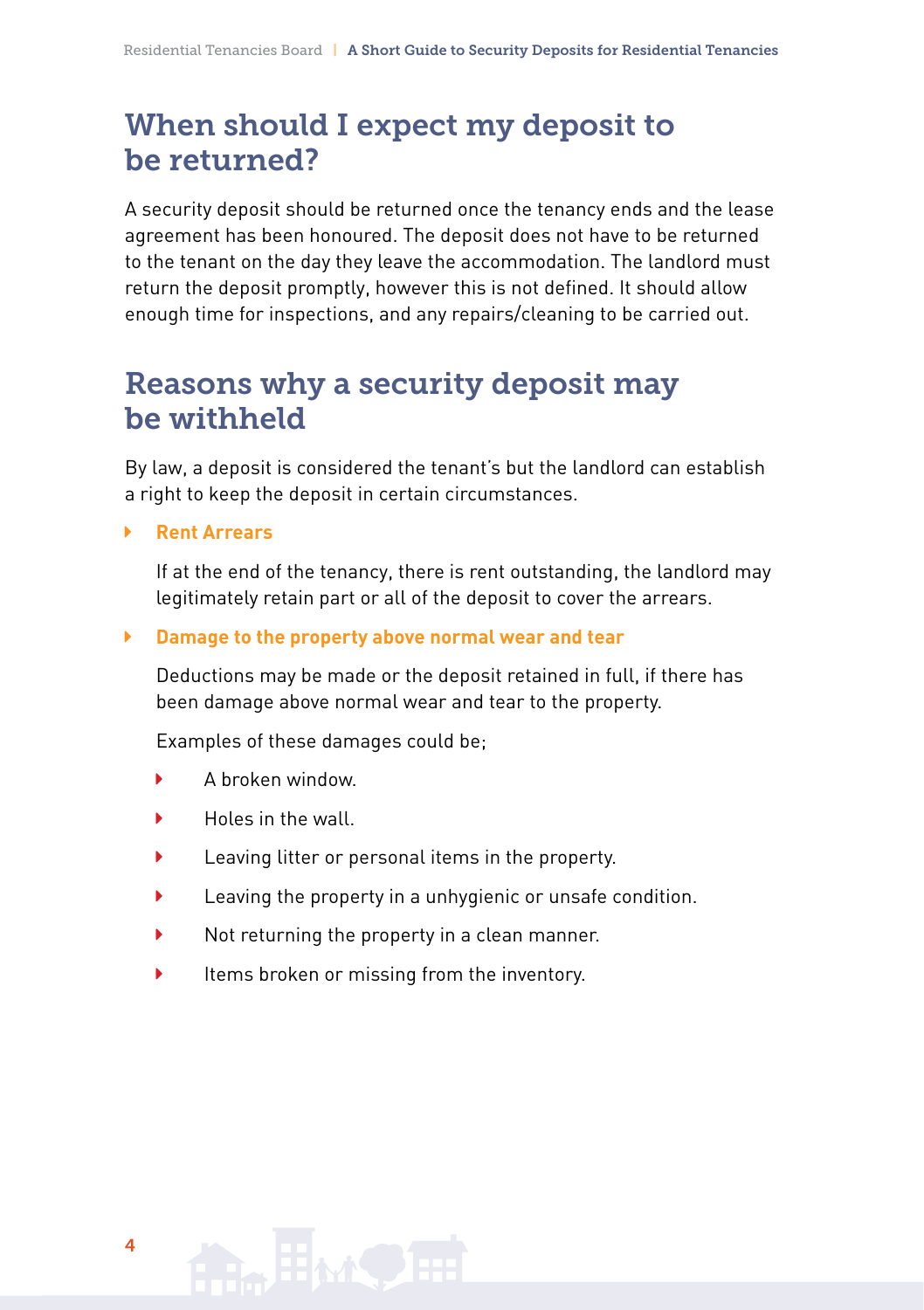#### **Utility bills and other charges**

If the tenant owes money for utility bills, such as gas or electricity, and the utility bill is in the landlord's name, the landlord may withhold part or all of the deposit to cover these costs.

The tenant should always retain a copy of the bills to ensure that payment is applicable to what is being owed.

#### **Notice of termination**

If a tenant provides insufficient notice of their termination of the tenancy, or they terminate a fixed term tenancy before the end of the agreed term.

#### Can a landlord keep a security deposit to pay for routine upkeep?

No, a landlord cannot keep a security deposit for 'normal wear and tear.'

Examples of 'normal wear and tear' could be:

- **a** worn carpet.
- **b** chipped paint.
- worn finish on wood floor.
- $\blacktriangleright$  faded paint.
- worn furniture.

This means that a landlord cannot charge the tenant for routine upkeep, such as repainting faded paint.

#### Checklist for the return of the security deposit

The following checklist may be useful when returning or seeking the return of a security deposit.

- ▶ Has the correct notice of termination been provided in writing?
- $\blacktriangleright$  Has the rent been paid in full?
- Have meter readings of the utilities been taken and arranged for final payment?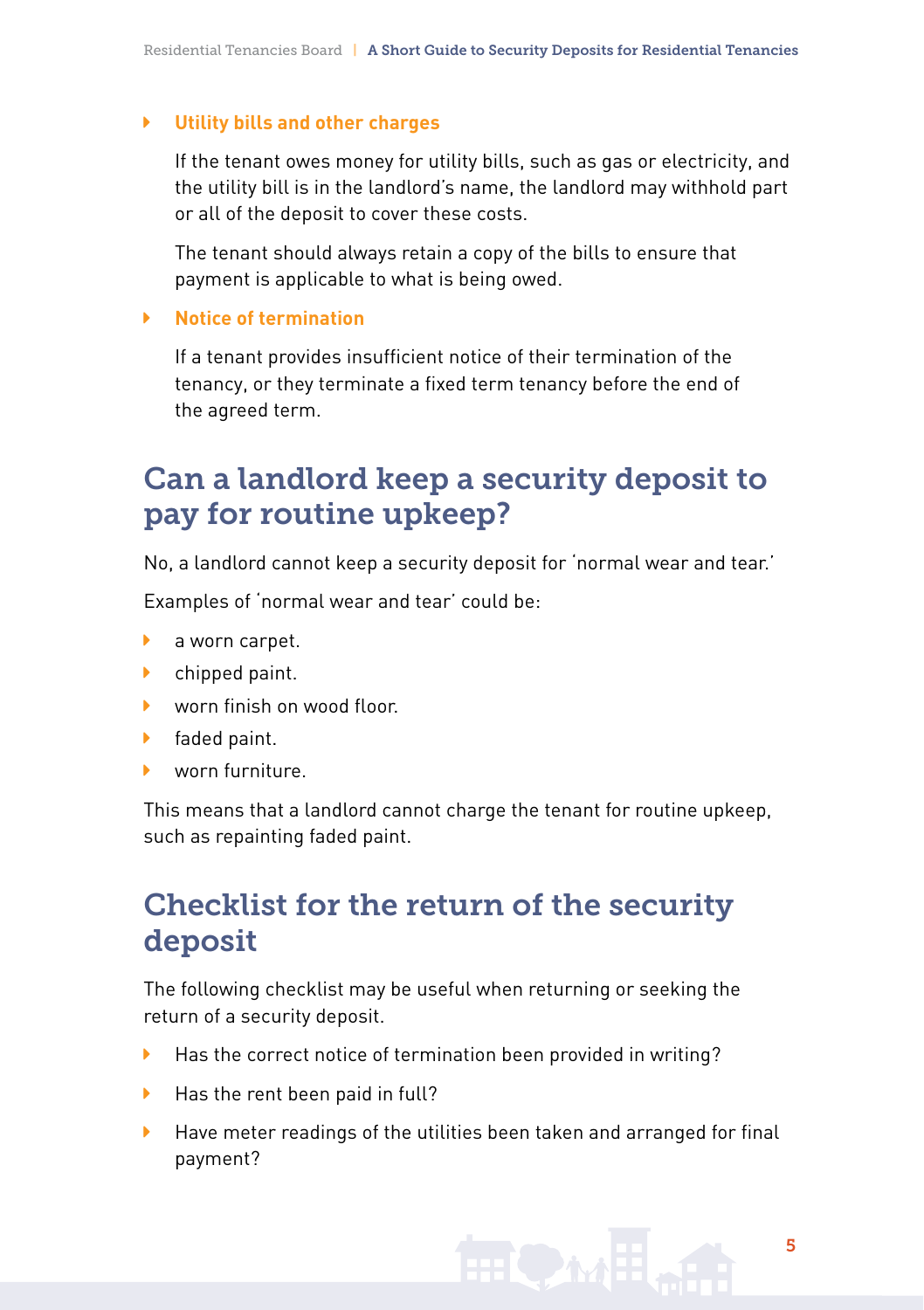- ▶ Have all belongings been removed?
- $\blacktriangleright$  Has the property been returned in a similar condition in which it was provided apart from normal wear and tear?
- ▶ Has the property been cleaned?
- ▶ Has the signed-off inventory agreed at check-in been checked to ensure that all items are present and not damaged?
- Has all the rubbish been removed?
- Have you taken photographs at the start and end of the tenancy?

#### What to do if there are disputes in relation to the deposit?

If a tenant thinks their landlord is unfairly keeping their deposit, they should discuss it with the landlord and try to resolve the situation.

If a tenant and landlord cannot resolve the situation an application may be made to the Residential Tenancies Board (RTB).

The RTB offer two options for dispute resolution:

- **1. Mediation** this is a fast and free service where an independent mediator helps a landlord and tenant come to an agreement. Mediation can also be done via telephone, which is a faster and more convenient option.
- **2. Adjudication** this involves a hearing before an independent adjudicator, where both the landlord and tenant present their evidence and the adjudicator makes a binding decision. The fee for adjudication is *€*15 for an online application and *€*25 for a paper application.

If a landlord or tenant is unhappy with the outcome of either mediation or adjudication, they can refer their case to a tenancy tribunal, who are appointed to review the case and evidence from the beginning and make a final decision.

The maximum amount of damages that can be awarded to either side in a dispute is *€*20,000.

 **The RTB also has very useful guidance for landlords and tenants in relation to their rights and obligations. These guides can be downloaded at www.rtb.ie**